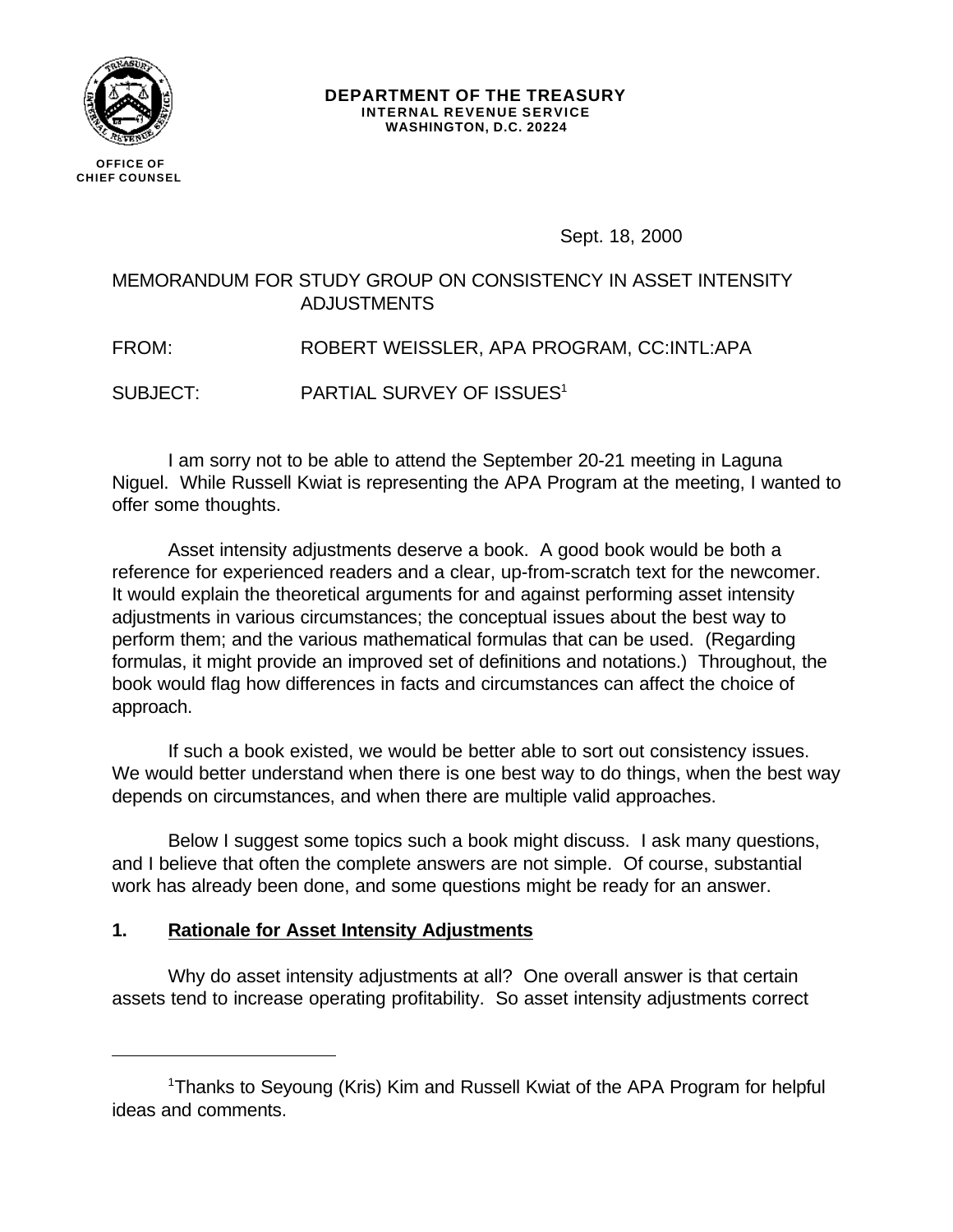certain PLIs (e.g., gross margin, operating margin, markup on total costs, Berry ratio) to account for differences in such assets.

Should the adjustments vary depending on which PLI is used? To what extent do asset intensity adjustments convert other PLIs into a return on assets or return on capital employed PLI? Are asset intensity adjustments ever needed when using a return on assets or return on capital employed PLI, for example to give certain assets such as receivables a different rate of return?

To merit an adjustment, a particular type of asset should somehow increase operating profitability. Typically people think in terms of assets actively employed in the business, since for example for non-financial-products firms interest on a big bank account is not part of operating profit. However, a big bank account could indirectly increase operating profit by increasing a company's credibility with business partners. Some assets that typically do increase profit in some cases do not. For example, depending on circumstances, high receivables may indicate customers in distress, and high inventory may indicate slow sales; in such cases, the excess assets do not increase profits. Similarly, some plant, property, and equipment (PPE) may not contribute much to profits if the industry has overcapacity or if the equipment is technologically outmoded.

Specific rationales for doing adjustments are sometimes given for certain types of assets. Some people think of payables and receivables as the simplest cases, arguing that differences in these asset levels imply differences in imputed interest in the sale or purchase price. Others seem to consider that payables, as a negative asset, require a special treatment that is more complex than the treatment of receivables.

For inventory, one can say that more inventory lets a company either pay less to its suppliers or charge more to its customers. In some cases, inventory might alternatively reduce operating expenses. (For example, a distributor that stocked warehouses in several locations might pay less to ship to its customers.)

PPE is often not adjusted for, but it is not always clear why. (One argument for adjusting is to consider two companies that are identical except that one keeps less inventory because it has invested in a just-in-time production system that lets it produce products quickly to order. The equipment increases one company's profitability just as the inventory increases the other company's profitability.) Valuing PPE can be tricky. Should one adjust the purchase price upward for inflation? How should one depreciate the assets for purposes of asset intensity adjustments? How should one handle assets with a fully depreciated book value that are still productive?

There are other assets as well that may be considered, including cash, intangibles (often hard to value), and other current and noncurrent assets and liabilities. What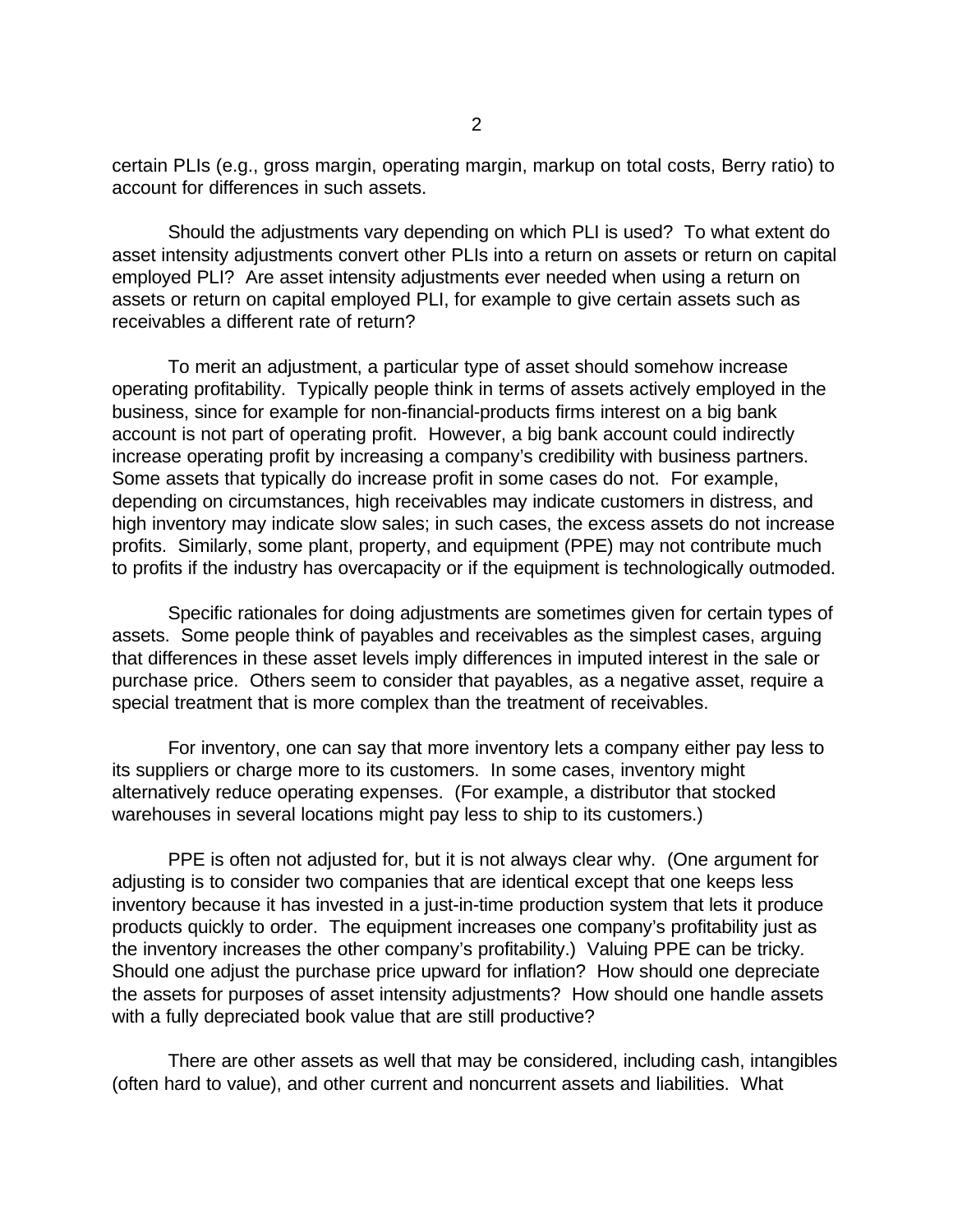should be the grounds for inclusion? As a practical matter, should one specify certain assets to adjust, or should one adjust all assets except certain specified ones?

#### **2. Quantifying the Benefit from the Assets**

To what extent do the assets in question improve profitability? A standard answer is that in equilibrium a company's assets at the margin provide a benefit equal to the opportunity cost of employing the asset in the business or the carrying cost of the asset. Thus, adjustments are often made by multiplying the difference in asset level by some sort of opportunity or carrying cost.

This answer raises some issues. First, an asset's cost is not always equal to its benefit. Benefits sometimes can exceed costs. As one example, even under the equilibrium assumption in the previous paragraph, inframarginal assets presumably give benefits greater than their opportunity or carrying cost; so if asset levels differ significantly then the carrying cost approach may undervalue the adjustment needed. As another example, a specialized asset in short supply might provide a benefit substantially greater than the opportunity or carrying cost. However, even if one in principle would want to adjust based on benefits rather than costs, quantifying benefits is much harder, so a cost approach is usually used.<sup>2</sup>

Second, what sort of opportunity or carrying cost should be used? Should one use, for example, a weighted average cost of capital rate (whose? the comparable's or the tested party's?<sup>3</sup>), a cost of borrowing rate (same question), a prime rate, or an Applicable Federal Rate?

Third, should the cost depend on the type of asset? Should longer-term assets such as PPE use longer-term rates? Should specialized assets that cannot easily be liquified command a higher cost? Should trade receivables typically command only a debt rate even if other assets command a weighted average cost of capital rate?

One general question is whether the available financial accounting data provide the right information. To value an asset's benefit, one might invoke economic concepts,

<sup>&</sup>lt;sup>2</sup>Also, sometimes costs can exceed benefits. For example, as mentioned in section 1 above, excess inventory caused by slow sales might provide no benefit. Even using a cost-based approach, one could still exclude an appropriate amount of the asset (e.g., inventory) from the calculation to take into account the lack of benefit.

<sup>&</sup>lt;sup>3</sup>If these two rates differ, one might use a zero base approach described in section 4 below.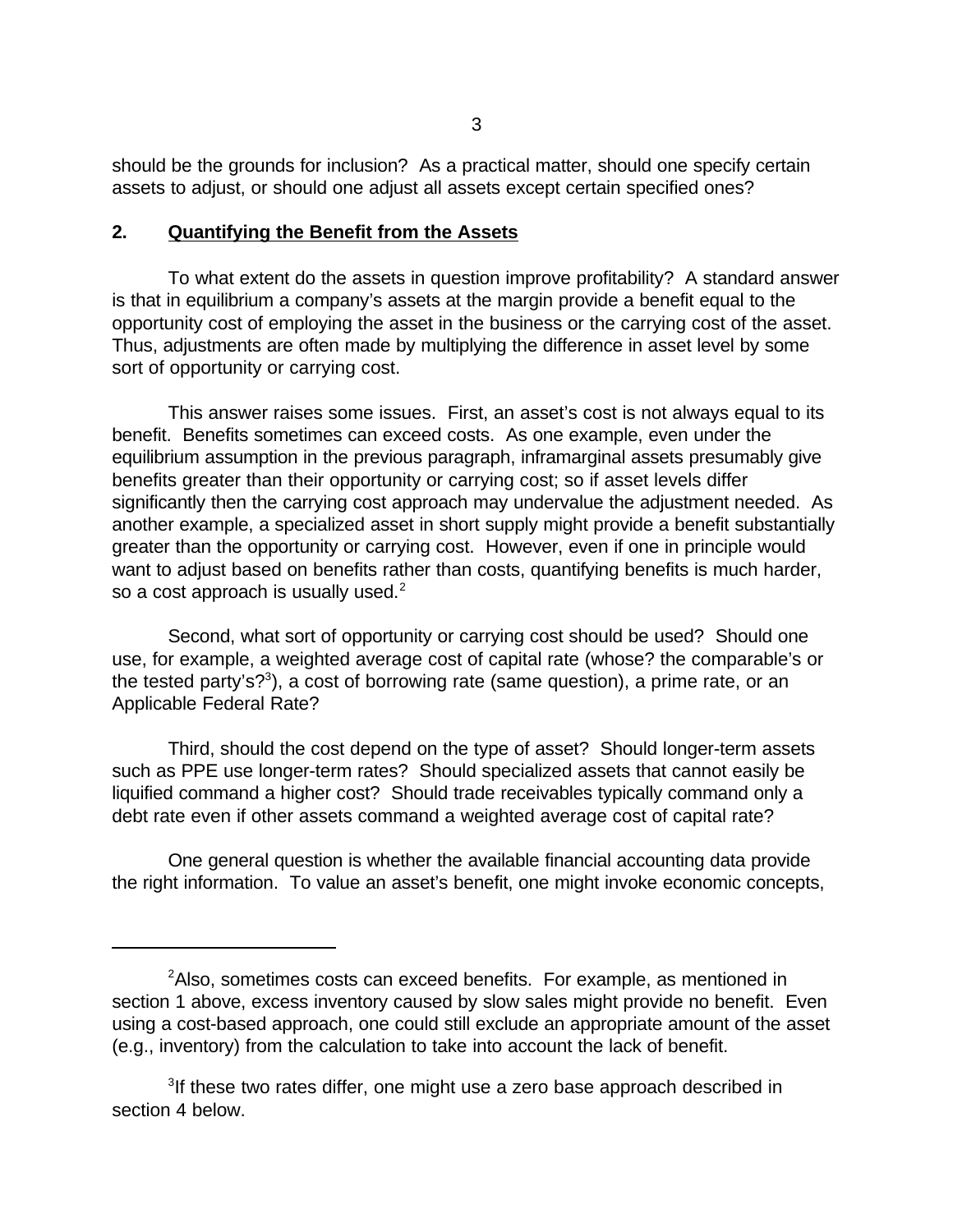such as fixed and variable costs, that do not map cleanly to financial accounting categories such as COGS and operating expense.

Another general question is whether asset intensity adjustments are reliable when asset levels have large differences. One might be cautious for two reasons. First, the methods of valuing the assets' benefits might be so imprecise that for large differences in asset levels the final adjustment has too much uncertainty. Second, a method for valuing benefits might be reliable only for relatively modest differences in asset levels; for example, see the point above on inframarginal benefits (in the second paragraph in this section).

### **3. What, Conceptually, Gets Adjusted?**

Should one think of directly adjusting income items, or of first adjusting balance sheet items and then using the adjusted balance sheet items to recompute income items? For example, if there is a difference in inventory levels, should one think of just adjusting income in one step, or of first adjusting COGS (or alternatively sales, or even operating expenses, or some of each) and then recomputing the profit?

Pertinent to this overall question are three smaller questions. First, is there a real economic meaning to first adjusting the balance sheet item, or is that intermediate adjustment just a mathematical construct to further the calculation? For example, is there economic substance to saying that extra inventory decreases COGS, as opposed to increases sales?

Second, if there is such meaning in the abstract, can the right choice really be determined? For example, can one in a particular case determine whether extra inventory decreases COGS or increases sales? (And to make that determination, should one look to the economic realities of the comparable, the tested party, or both?)

Third, to what extent does the choice of which balance sheet item to adjust affect the final result? For example, deciding whether to adjust COGS or sales for inventory differences would seem to affect the resulting gross and operating margins (because sales is affected) but not the Berry ratio (because gross profit and operating expense are unaffected).

## **4. Adjust to Zero Assets?**

One can go about asset intensity adjustments in at least two ways. Under the "direct" approach, one adjusts each comparable's profit directly to what would have been achieved with the tested party's asset levels. Under the "zero base" approach, one adjusts each comparable's profit to what it would have achieved if its pertinent asset levels were zero; and before comparing the tested party's profit to the range derived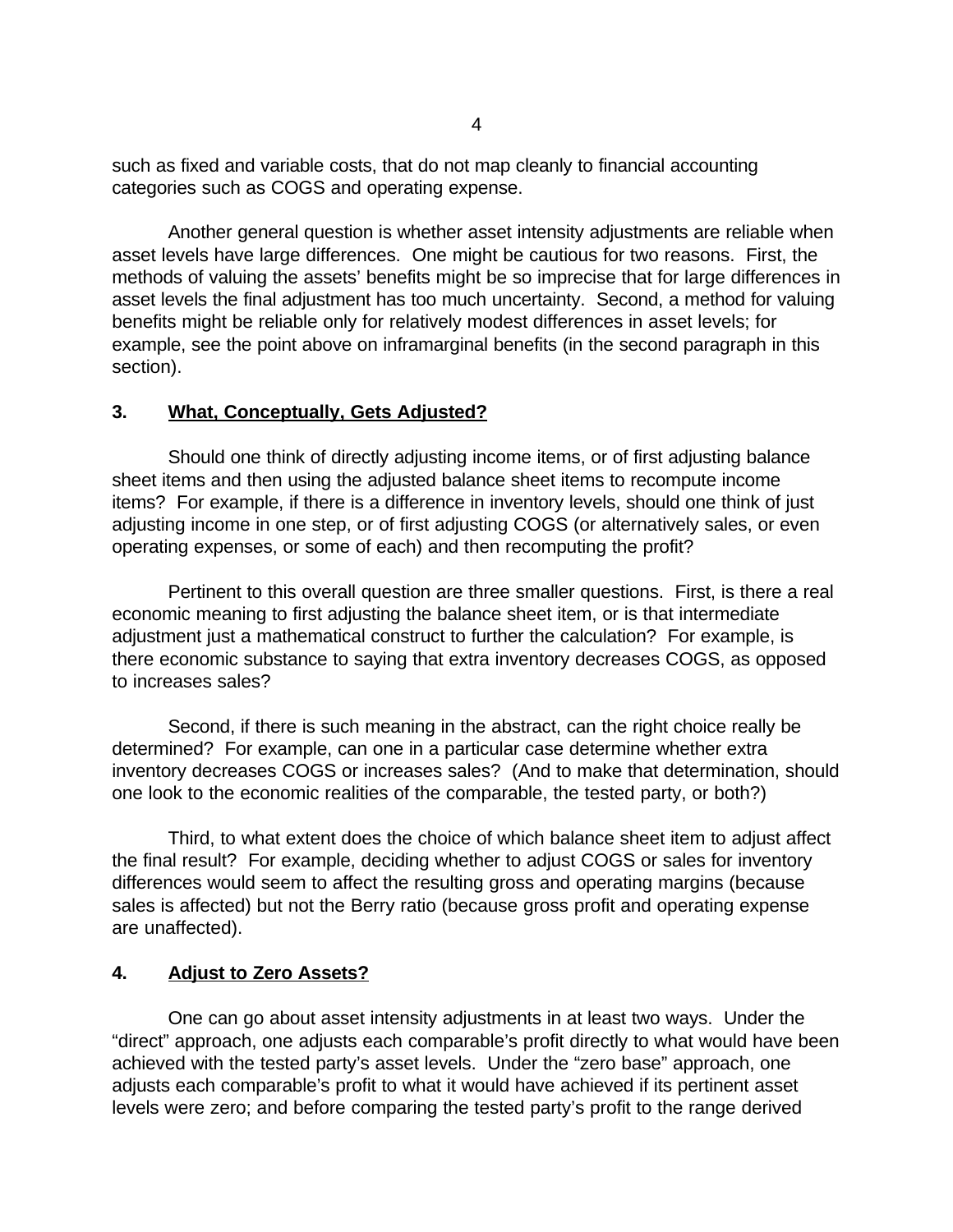from the comparables, one also adjusts the tested party's profits to what it would have achieved with those zero levels.

When does it make a difference which approach is used? Which approach is better under which circumstances? A standard answer is that the two approaches are mathematically identical, so it does not matter which is used. However, I believe that the direct approach really is a special case of the zero base approach, with the added assumption that the benefits of the pertinent assets of the tested party and the comparable company will all be evaluated in the same way. When that assumption fails, one might need to use a zero base approach.

Thus, a zero base approach might be needed when the carrying costs of the tested party and the comparable are different. This could arise, for example, if the two companies are in different countries with different rates of inflation. Also, if the tested party's and the comparable's years do not precisely overlap, one might use a zero base approach to give each company an appropriate carrying cost for its particular time period (omitting this refinement probably would make very little difference in the result).

A zero base approach might also be needed in the following case. Suppose one is using a return on capital employed PLI, and adjusts for receivables because receivables are to be given a debt rate of return while other assets will be given a weighted average cost of capital return. In such a case, one arguably should remove all the receivables from both the tested party's and comparables' asset pools, which would mean using a zero base approach.<sup>4</sup>

The direct approach is sometimes favored as simpler. However, a zero base approach actually can be simpler in the APA context if the tested party's asset levels in APA years are likely to diverge substantially from its asset levels during the test period. In this case, the tested party's historical levels are not a good proxy for anticipated future levels. If one can predict the future asset levels, one could perhaps use the predicted values from the start, instead of the historical values, in calculating asset intensity adjustments. However, if one cannot predict the future levels, one will need to use them as they turn out to be. One then has a choice of redoing a direct asset intensity adjustment for each year based on that year's data, or plugging in the tested party's actual asset levels to a zero base adjustment done at the beginning. The latter seems simpler.

## **5. Details of Formulas**

<sup>4</sup>Such an approach would seem to differ from reg. 1.482-5(e), Example 5, which uses the direct approach to adjust receivables when using a return on capital employed PLI. The example does not discuss the possibility of a zero base approach.